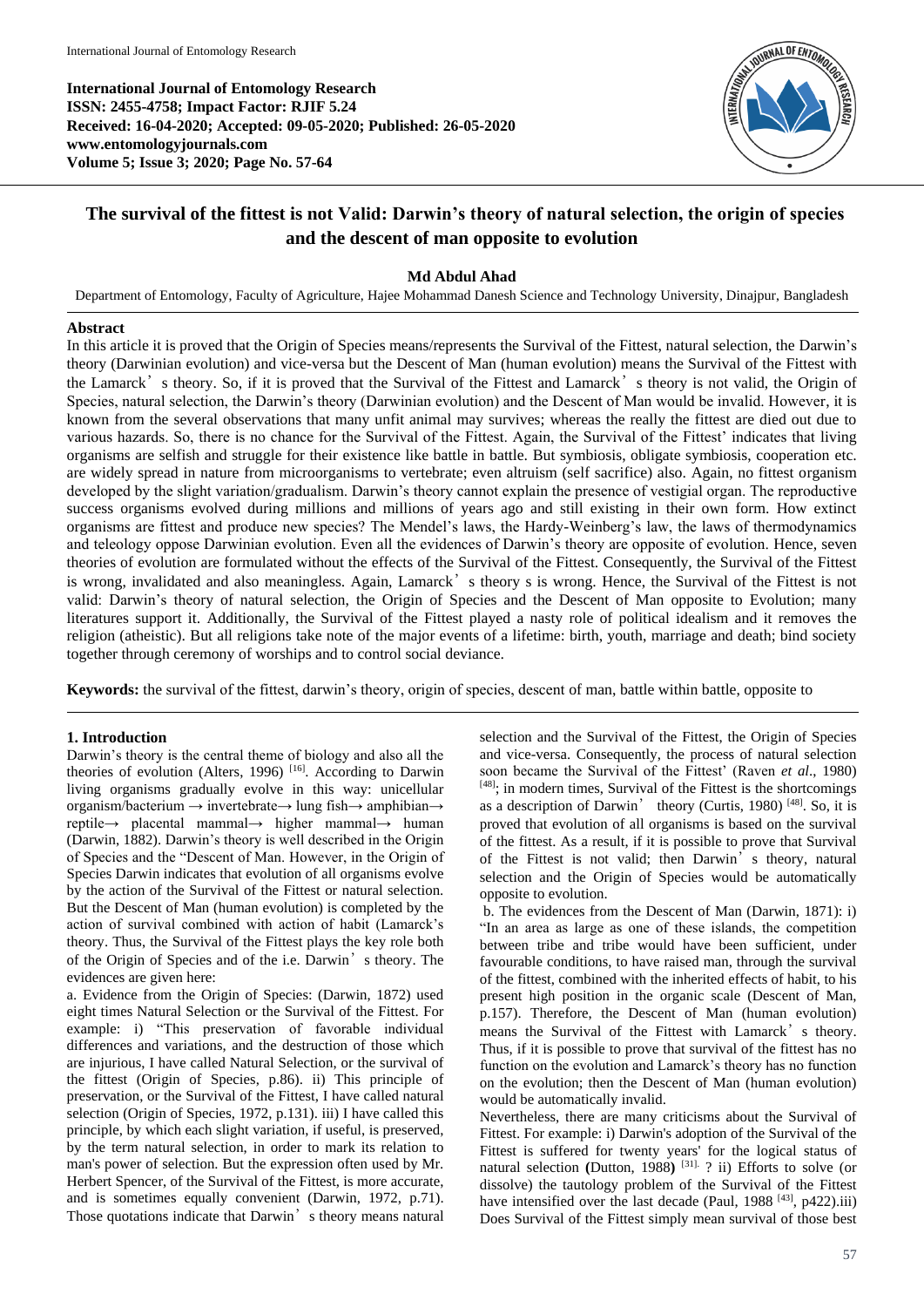able to survive? If so, is the theory of evolution just an empty statement? It is a logical challenge to Darwinism (Leavitt, 2009) [33]? iv) Use of the Survival of the Fittest is illogicality of appealing to what is "natural" to judge right from wrong–the naturalistic fallacy and misleading notion. v) The Fittest is meaningless as the 'fitness' is used synonymously with 'survival' and, therefore, cannot affect evolution/ survival. Thus, the whole theory is a tautology, as it has no other criterion of fitness than survival (Popper, 1979)<sup>[45]</sup>. " vi) the Survival of the Fittest is claimed to be a tautology. This reasoning is that entire Darwin's theory is fundamentally tautological, and therefore devoid of any explanatory power (Corey, 1994)  $[26]$ . vii) The Survival of the Fittest is avoided by modern biologists, because it could be misleading (Colby, 1997)  $[25]$ . Hence, there is a great doubt whether evolution of living organisms including human is completed by the action of the Survival of the Fittest' or not. Thus, there is a great chance to work on the title "The Survival of the Fittest is not valid: Darwin's theory of natural selection, the Origin of Species and the Descent of Man opposite to Evolution." As the review of literature reveals that there is no work on this title and as "Science searches which is the truth (Ahad, 2017, Ahad, 2018 and Ahad, 2019)  $[10, 8, 9, 7]$  ?" Therefore, literature demands that there is no alternate way but to work on this title. This article would be beneficial to the student of evolutionary biology and researchers of evolutionary biology as well as those who studies on the evolution to know about the evolution. So, working on title is very essential for the benefit of the biological science.

## **2. The reproductive success organisms evolved during million and millions of years ago but still existing in their own form**

The reproductive success organism (which will leave the most offspring in the successive generations) is one of the key element Darwinian evolutions; the reproductive success organism produces new species with space of time (Darwin, 1866; Tamarin, 1986<sup>[54]</sup>; Wallace, 1990)<sup>[57]</sup>. Example of the reproductive success organism: At early age a honey bee queen collects more than 5 million sperm from his mates and this queen is capable of laying up to 2,000 eggs within a single day  $(Anonymous, 2019)$ <sup>[17]</sup> and at maturity a termite may produce 40,000 eggs in a day (Wikipedia. 2018) [61]. Therefore, those insect are reproductive success organisms. But those organisms evolved during million and millions of years ago; their fossil proved it. For example- the fossils of social insects (honey bee, ant termite) are found 250 million years ago (Romoser, 1994) [49]. So, social insects evolved at least 250 million of years ago. Though "Evolution is a continuous process and at present it is occurring rapidly (WBE, 1992, p.406)," yet the social insects still existing their own form which conformed that the Survival of the Fittest is not valid.

Furthermore, the elephant (*Elephasindicas, E. africana*) is the slowest breeding animal, as it produces only six (6) offspring during her 30 to 90 year life time (Joardan and Verma, 1990) and humans are also a slow breeding species giving relatively small number of progenies compared to her life or generation span (Pai, 1986). So, according to Darwin, elephants and humans are actually not Fittest and therefore, those should be extinct. Yet, humans are superior of the world and dominated in all respect to other animal.

However, it is true that about all the plants and animals produce few offspring. So-called the reproductive success organisms are rare. So, it is proved that though one of the key factors of the Survival of the Fittest is the reproductive success organisms but it is not valid.

# **3. The Survival of the Fittest indicates that living organisms are selfish and they struggle for their existence like battle in battle but it is not valid**

Battle within battle must be continually recurring with varying success (Darwin, 1972, p.80), the struggle will almost invariably be most severe between the individuals of the same species (Darwin, 1972,p.82). Thus, animals should behave selfishly, channeling all of their time and energy into their own survival and reproduction (Bernstein and Bernstein 1982). Thus, according to Darwin the Survival of the Fittest indicates that living organisms are selfish and they struggle for their existence like battle in battle. But it is not valid, as symbiosis, obligate symbiosis, cooperation etc. is widely spread in nature and a few evidences are placed here:

# **1. Symbiosis in animal kingdom**

Symbiosis, obligate symbiosis, cooperation etc is an exceedingly widespread phenomenon in nature; there is no major group of animals that does not include symbiotic species, and there is probably no individual animal that does not play host to at least one symbiotic process (Weisz, 1968) [58]. Practically every animal (man and other mammals/ruminant) with an alimentary canal house billions of intestinal bacteria. These bacteria draw freely materials not digested by the host. The host usually gets benefits from the supplementary digestion carried out by the bacteria and is often dependent on certain of the bacterial by-products (Weiz, 1968)<sup>[58]</sup>. such as obtain many vitamins released by the bacterial symbionts of the gut, also maintain optimal level for their adequate growth and development (Wolfe, 1983)<sup>[60]</sup>. Pogonophoran worms (about 9 meters long), have no digestive system. Their nutrition comes in part from bacteria living symbiotically with the cells of the worms. In the total absence of sunlight, bacteria that oxidize hydrogen sulphide are the food bases of the community (Purves and Orians,  $1987$ )<sup>[46]</sup>. Likewise, in the gut of wood-eating termites, live flagellates- an obligate anaerobic protozoon (*Trichonympha* sp.) secretes an enzyme capable of digesting the cellulose of wood. Termites chew and swallow wood, the intestinal flagellates then digest it. Both organisms share the resulting carbohydrates. Thus, termites can exploit unlimited food opportunities; which are not open to other animals. The protozoa get protection and ensure of a stable food supply (Weiz,  $1968$ ) <sup>[58]</sup>. So, the experience gained from rearing germfree laboratory animals (e.g. mice) are abnormal in a number of ways, and it is now a standard practice to intentionally infect such animals with several species of microorganisms so that the animals can develop normally (Kimball, 1974)<sup>[41]</sup>.

# **2. Symbiosis in plant kingdom**

The legume nodule-Rhizobium symbiosis is an excellent example of plant bacteria symbiosis. Neither *Rhizobium* nor an uninfected legume can fix nitrogen and can live (Purves and Orians, 1987)<sup>[46]</sup>. Similarly, species of the blue-green algae *Nostoc* and *Anabaena* can become associated like the *Rhozobium-*legum with bryophyte, gamophyte, root nodule of cycads and leaf tissue of the angiosperms genera, and leaf tissues of the aquatic fern *Azolla* (Peters, 1978). Moreover, approximately 900 species of the widespread tropical genus of figs (*Ficus*) have a complex obligatory relationship with pollinating agaonid fig wasps (*Blastophaga psenes)* (Wiebes, 1979)*.* The wasps lay their eggs in the developing seeds upon which the larvae feed; on the other hand figs experience 44 to 77% seed mortality, a very high cost for pollination (Janzen, 1979).

# **3. Symbiosis in animal kingdom**

Symbiosis is also found in animal kingdom. For example- i) The Nile crocodile opens its mouth after feeding (Fig. 1). and it permits the Egyptian plover to feed on any leeches attached to its gums (Limbaugh, 1961). ii) The relationship between the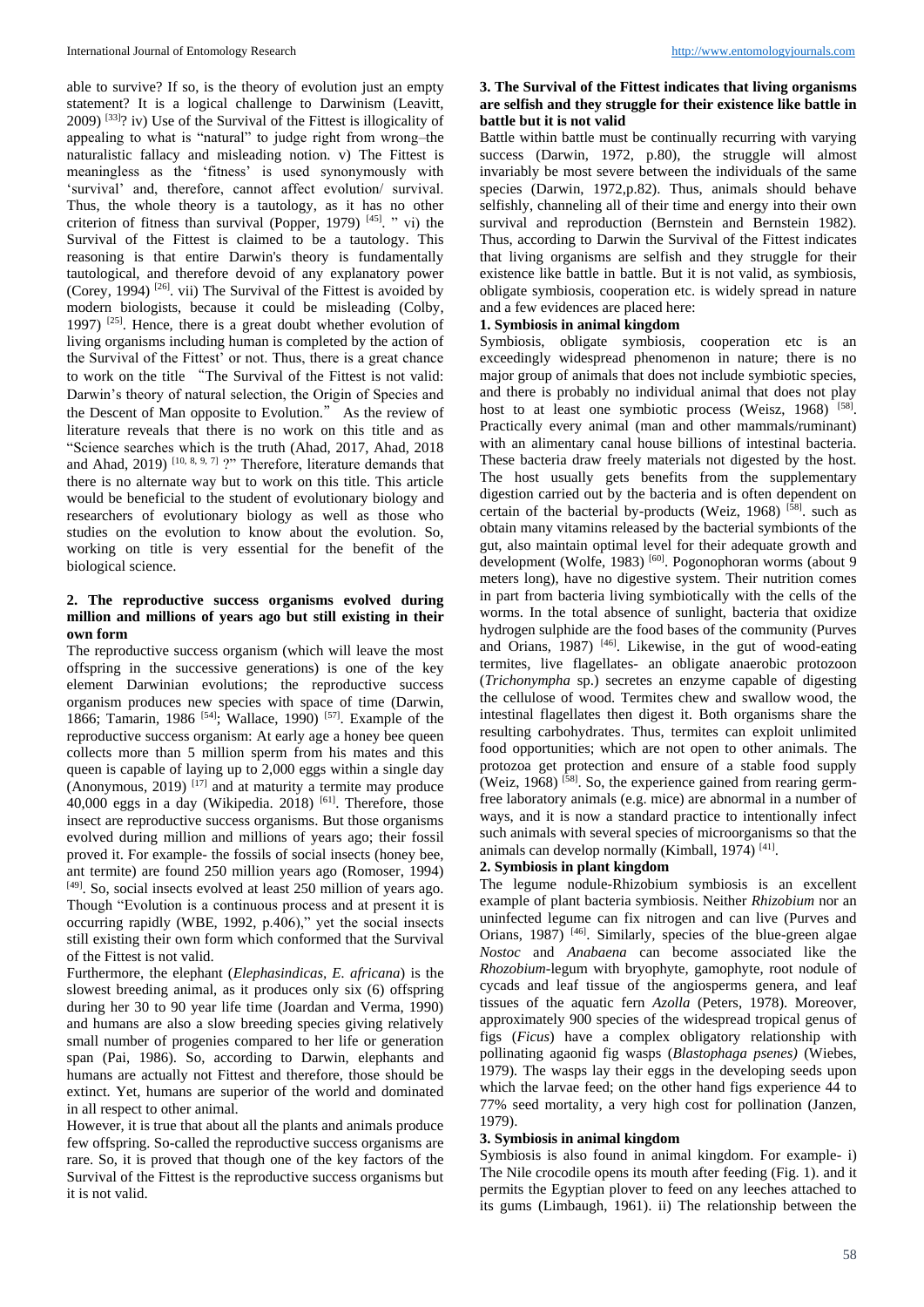remora and the shark is a classic example of commensalisms. The dorsal fin of the remora is modified into a sucker by means of which the remora can form a temporary attachment to the sand tiger shark (Fig.). The shark does not feel difficulty by this and makes no attempt to prey upon the remora. When the shark does not feed (i.e. at rest); however, the remora is in a position to pick up scraps the shark fails to consume (Kimball, 1974) [41] .

Hence, the living organisms are not selfish and they struggle for their existence like battle in battle and thus, the Survival of the Fittest is not valid. As a result, some nineteenth century critics believe that cooperation among living organisms cancel Darwin's theory (Dodson, 1960); countless causes of cooperation, from simple symbiosis obligate symbiosis in which a single individual voluntarily suffers self-death for the welfare of its group; and it is certainly a problem of Darwin's theory (Christian, 1977)<sup>[24]</sup>.

## **4. Not only symbiosis/cooperation but also altruism is commonly found among the living organism, which cancel the Survival of the Fittest**

Altruism (self-sacrificeness) is commonly found from invertebrates to vertebrates, which indicates that the living organisms are not selfish and they struggle for their existence like battle in battle and thus, the Survival of the Fittest is not valid. There are numerous references but a few documents placed here with various sub-heading:

a. Altruism in invertebrate: Altruistic behaviour found in many invertebrates. For example: ants, wasps, termites and in the bee societies, in which the workers are sterile. The workers have no sex, but they labour on behalf of a single fertile queen. They sting the intruders, a behavior that helps defend the hive but results in the death of the individual worker (Sakagami and Akahira 1960)<sup>[50]</sup>.

b. Altruism in vertebrate: Altruistic behaviour found in many vertebrates. For example: i) Woodchuck (*Marmotamonax*), the Western yellow-bellied marmot *M. Flaviventiri,* Olympic marmet *M. olympus* and the Nacked Mole rats *Heterocephalus glaber* live in colonies and are almost similar to the social insects, as they have the most highly developed social systems. These social animals are certainly challenges to the evolutionists (Ehrhch and Ranghgarden, 1987). ii) Altruistic behavior is observed among the numerous bird species. For example, American crow has reproductive groups of up to 14 individuals. Only one male and one female are actually breeding, while all the rest adults called, the helpers, those participate in the feeding of offspring, and protective defense (Campbell, 1997). iii) Porpoises, elephants, primates, lemurs, monkeys, chimpanzees and humans take parental cares (Bernstein and Bernstein, 1982) monkeys and apes, childless adult also often take care of the infants of others for short periods; they may hold the young, groom or play with them (Keeton, 1980). In supporting: i) Recent research made some surprising discoveries of altruism in living being, which are resemble even at human level, create great doubt about the evolution through the the Survival of the Fittest or natural selection (Cider *et al.* 1984). ii) Countless causes of cooperation, from simple altruism to a higher altruism in which a single individual voluntarily suffers self-death for the welfare of its group; and it is certainly a problem of Darwinian evolution (Christian (1977)  $[24]$ . iii) Altruism seems to be common among animal. So, a more difficult question arises: How did those organisms evolve (Wallace, 1990) [57] ?iv) How can one account for altruism behaviour in evolutionary term (Starr and Taggart, 1989)<sup>[52]</sup>. ? v) Evolutionary biologists have been long puzzled by cases of evident of altruism in certain animal societies. Such behaviors appear to acquire a cost to the

cooperating (or altruistic organisms), which would seem to make them impossible to evolve by Survival of the Fittest/natural selection (Stanford Encyclopedia of Philosophy, SEP, 2006) <sup>[51]</sup>. So, it is documented that altruism is commonly found among the invertebrates to vertebrates, which proved that the living organisms are not selfish and they struggle for their existence like battle in battle and thus, the Survival of the Fittest is not valid.



**Fig 1:** The Nile crocodile and Egyptian plover bird mutualism (adapted from Kimball, 1965)<sup>[41]</sup>.



**Fig 2:** the sand tiger shark with two remoras

### **5. No Fittest organism developed by the slight variation/gradualism**

Darwin applied the term 'gradual' twenty three (23) times in the Origin of Species in 1872 to explain how living organism evolve gradually. Moreover, he applied the term 'gradual' thirteen (13) times in the 'Descend of Man' in 1882 to explain how human evolve gradually. So, all the living organism evolved gradually in this way: unicellular organism/bacterium  $\rightarrow$  invertebrate $\rightarrow$  lung fish $\rightarrow$  amphibian $\rightarrow$  reptile (Bird arose from the Theocodon dinosaur)→ Placental mammal→ higher mammal→ human (Darwin, 1882). So, gradual evolution means Darwin's theory. But such type of gradual/slight evolution is not possible by the slight variation if the change is not large one. In supporting, "A small change in the forelimb of reptiles/dinosaurs towards producing a bird would be of no value for flight, unless it was large at once (Bhuya and Timm, 1973)?" In addition, Invalid claims of gradualism made at the wrong scale (Gould and Eldredge,1977). Again, if a new species may arise by an accumulation of fine graded variations, then there should have innumerable transition forms, but such form is completely absent (Vuletic, 2003).Darwin (1859) himself agreed about absent transitional organisms and informed "The first difficulty and objection of his theory, why if species have descended from other species by insensibly fine gradations, do we not everywhere see innumerable transitional forms? Why is not all nature in confusion instead of the species being, as we see them, well defined (Origin of Species, p.140)? Moreover, recent paleontological research showed that there are no transitional fossil (Gould and Eldredge, 1977). Furthermore, an irreducibly complex system (a single system is composed of several well matched interacting parts) cannot be produced directly by slight successive modifications of a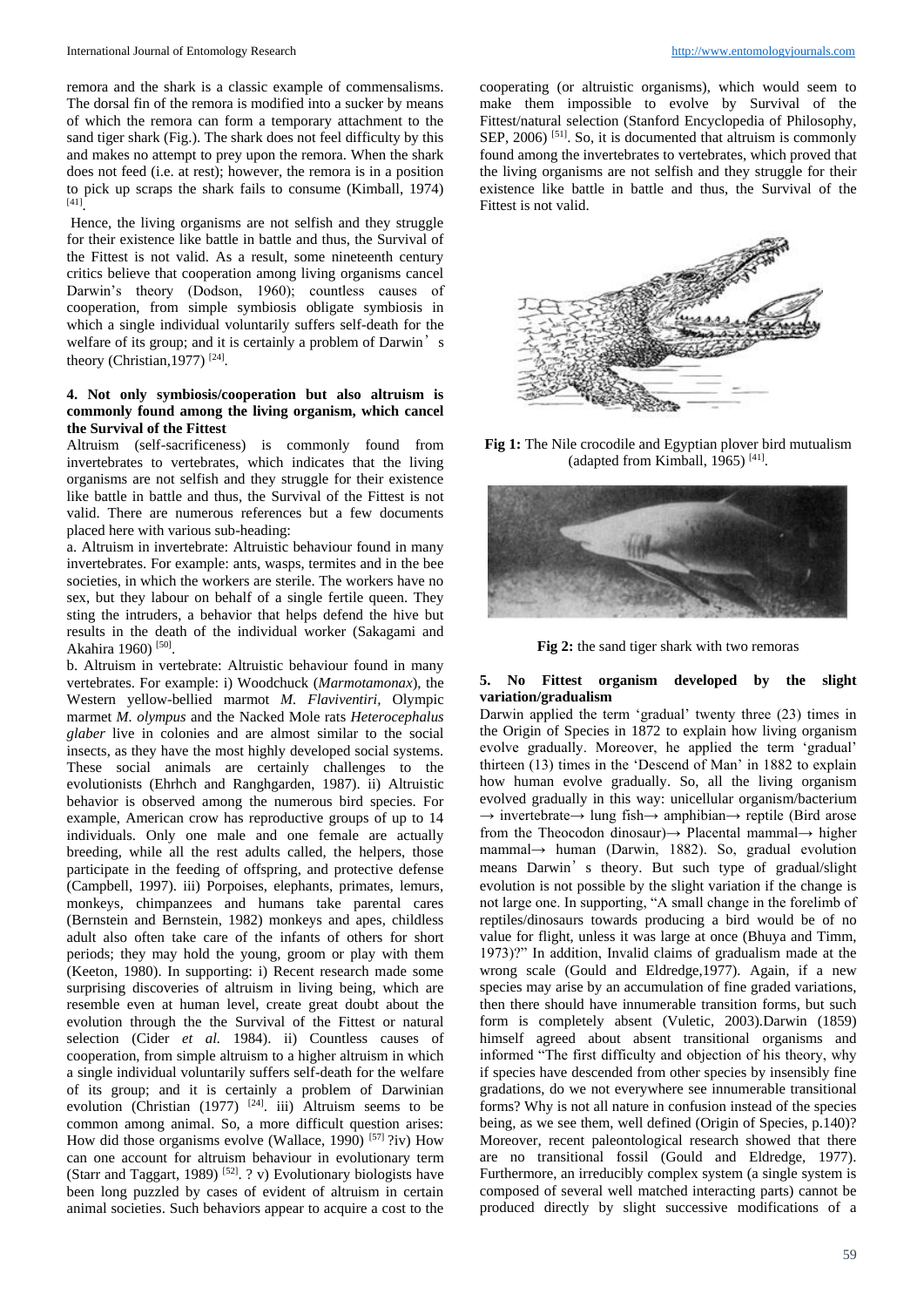precursor system. As any precursor to an irreducibly complex system that is missing a part is by definition nonfunctional. So, the irreducibly complex biological system would be a powerful challenge to Darwin's theory (Behe, 1996). Darwin (1859) pointed out 'if could be demonstrated that any complex organ existed, which could not successive, slight modifications, my theory would absolutely breakdown'.

So, Darwin's theory is absolutely broken down. Again, it could be concluded that Darwin took the idea of gradual evolution over millions and millions of years. As gradual/slight evolution (over millions and millions of years) is not possible to observe by a man; even impossible to record in the human history.

### **6. Darwin's theory cannot explain the presence of vestigial organ**

Vestigial or rudimentary organs are useless (Darwin, 1859). The presence of vestigial structures in human such as Appendix, tonsil, eyebrow, external ear, body hair etc. is the evidences of a common ancestry (Fig.) (Kaskel *et al*., 1992)).



**Fig 3:** Vestigial organs of man (adapted from Dodson, 1960)

On the contrary, modern medical research proves that there is no vestigial organ; rather all are essential for the respective organism and it justified below-

Once it was considered that in total 180 vestigial organs are found in human. But today, these are medically regarded as essential organs. For example, the appendix is able to fight infection in early life and tonsils destroy harmful bacteria (Starr and Taggart  $(1989)$  [52]. although the appendix has no known digestive functions, but it contains lymphatic tissue, which suggests a role in body defense and contributes to the immune system (Purves and Orians  $(1987)$  [46]. Hence, natural selection gives no explanation of the existence of vestigial organ generation after generation (Vidyarthi, 1992 and Rastogi, 1994). Why do so many structures exist, which seem not to be helpful in survival? Natural selection cannot explain these (Sinnott and Wilson (1963)?; if the vestigial organs are really useless to their possessors, why they did not disappear entirely (Dobzhansky,1955)? So, The presence of vestigial structures indicate Darwin's theory is not valid.

#### **7. How an extinct organism produces a new species?**

Darwin acknowledged: i) "The extinction of old forms is the almost predictable consequence of the production of new forms (Darwin, 1859 p.256). ii) The conclusion that man is the codescendant with other species of some ancient, lower, and extinct form, is not in any degree new (Darwin, 1881, p.52)." Again, the 'Cynodon reptiles' became extinct and they were succeeded by their own descendants, the adaptively superior mammals as well as dinosaur succeeded by other unrelated form such as birds (Dodson, 1960 p.65, 171). So, it is clear that the extinction is a major feature of Darwin's theory. Therefore, generally a question arise how an extinct organism could produce a new species**?** If extinct organisms produce new species, no need the 'Bio-diversity conservation law'. The law is developed to protect the extinction of the wild and domestic species. This law is practiced worldwide, which clearly indicates that no new species evolves through extinction of living organisms.

#### **8. Darwin's theory violates the laws of thermodynamics**

The most powerful and fundamental generalization that can be made about the universe is the laws of thermodynamics. These laws are fully appreciated and universally accepted by all the branches of sciences from material to spiritual world (Pitzer and Brewberk, 1961; Bernstein and Bernstein, 1982). Nonetheless, Darwin's theory violates the laws of thermodynamics and the documents are placed in a) and b):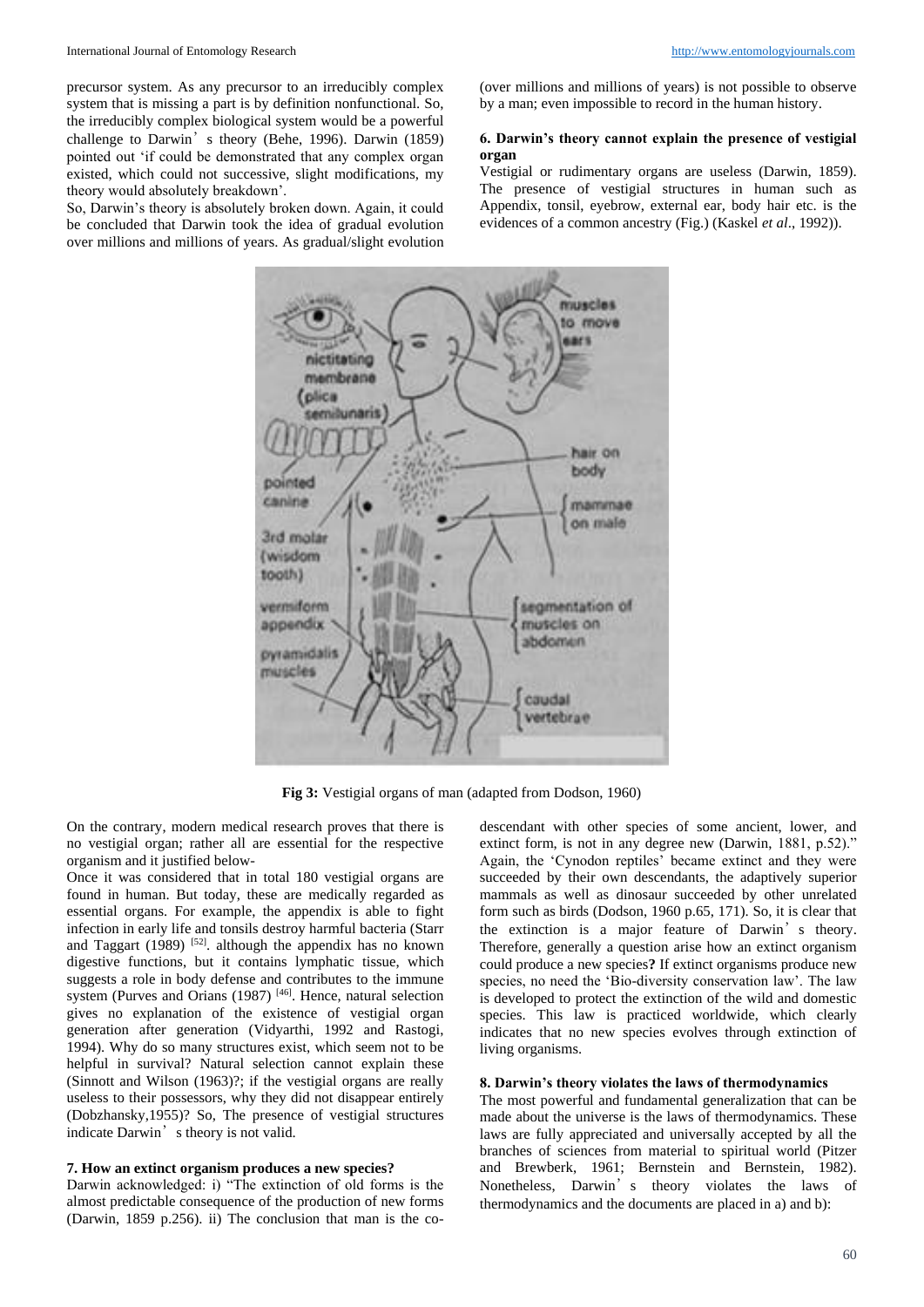### **a. Violation of the first law of thermodynamics**

The first law of thermodynamics stated that the total amount of energy in the universe remains constant. More energy cannot be created and the existing energy cannot be destroyed; can only undergo conversion from one form to another one (Starr and Taggart, 1989  $[52]$ ; Wallace, 1990)  $[57]$ . Conversely, according to Darwin a single one-celled organism has been transformed into about 10 million animal and about 2.5 million plant species. So, a one-celled organism is transformed into infinitive amount of energy and such infinitive amount energy. This is an enormous violation of the first law of thermodynamics.

### **b. Violation of the second law of thermodynamics**

The essential feature of the second law is that every system left to itself change rapidly or slowly to definite final state (Pitzer and Brewber, 1961; Bernstein and Bernstein, 1982). But living worlds are constantly evolving without any goal or final state (Purves and Orians, 1987)  $^{[46]}$ ." Again, the second law of thermodynamics is also known as the law of increasing entropy/disorganization (Pitzer and Brewber, 1961). Oppositely, life is very complex, very ordered, non-random and negative entropy, which apparently possesses a problem for The Darwinian concept (Fitch and Upper, 1988). Hence, Darwin's theory violates the laws of thermodynamics.

## **9. Darwinian evolution violates the laws of "Teleology"**

Darwin's theory violates the laws of "Teleology" and the evidences are:

Teleology (*Telos* means direction, purpose or goal) is a form of reasoning that finds a goal and a design in nature (Laetsch, 1979). Teleology as well as all known natural processes, living or otherwise a starting condition directed toward a given terminal condition; because the starting object has built into a supernatural fore-knowledge of what the end condition is to be. For example, developing eggs behave as if they knew what plan of the adult is to be. A chicken embryo soon produces two wings, as if it knew that these appendages are to be part of an adult. Clearly, this and all other forms of teleology explain an end state by simply declaring it is given at the beginning and thus in putting the future into the past, effect before the cause, teleology works against times (Weisz, 1968)<sup>[58]</sup>. Oppositely, according to Darwin theory the living world is constantly evolving without any future goals or prediction (Purves and Orians, 1987)<sup>[46]</sup>. As a result, the word teleology has left a bitter taste in the mouths of evolutionary scientist. Perhaps the most difficult issue in evolution is the problem of teleology (Christian, 1977) [24]; the followers of Darwin were far from having done away with teleology (Ho and Fox, 1988)<sup>[37]</sup>.

Hence, Darwinian evolution violates the laws of teleology.

### **10. Mendel's law and the Hardy-Weinberg's law opposes the Darwin's theory**

In the introduction it is proved that the Survival of the Fittest means the Origin of Species and the Darwin's theory and viceversa. Mendel's law and the Hardy-Weinberg's law oppose the Darwin's theory. The evidences are: Mendel's law only explains how genotypic and phenotypic characters pass from parents to offspring from generations to generations as an unmodified form and express it different ratio. Mendel never opines that characters pass from parents to the next generations with modified form. So, how evolution occur? As a result, if a red-flowered plant is crossed with a white-flowered one, all the F<sup>1</sup> plants become red-flowered but both of these characters (red and white flowers) reappear in the  $F_2$  generation. In all successive generations only these two colours appear (Sinha and Sinha, 1997<sup>[11]</sup>. p.205 and Ahad, 2011)<sup>[2]</sup>. So, when Mendel's work was rediscovered in 1900; then the popularity

of Darwin's theory continued to decline (Dodson, 1960; Hickman, 1984)<sup>[36]</sup>. So, Mendel's law is opposite to Darwin's theory. Again, any change of allele frequencies in the gene of a population signifies that evolution has occurred (Mader, 2001) [13]. Oppositely, according to Hardy-Weinberg's law, gene frequency remains constant generation after generation. If it is disturbed by mutation, natural selection, etc., it will be reestablished just after one generation of random mating (Tamarin, 1986, p.667) [54]. Again, one type of organism could give rises only organism of the same type (Brewer and Sing, 1983 and Strickberger, 1996). Thus, it is documented that Mendel law (modern genetics) and the Hardy-Weinberg's law opposes Darwin's idea. Thus, Mendel's law and the Hardy-Weinberg's law oppose the Survival of the Fittest the Darwin's theory.

### **11. All the evidences of Darwin's theory is not valid**

The evidences of Darwin's theory have overwhelming convinced the biologists about the validity of the Darwin's theory (Ritchie and Carola, 1983). But all the evidences of Darwin's theory are not valid:

i) The direct evidences paleontology/fossils of evolution are opposite to Darwin's theory (Ahad, 2015)  $[5]$ , ii) Artificial selection (hybridization) is opposite to Darwin's theory (Ahad, 2015a) [5], iii) Darwinian classifications of plant and animal (taxonomical evidences) are opposite to Darwin's theory (Ahad, 2018)  $[8, 9]$ . iv) Embryological evidences are opposite to Darwin's theory (Ahad, 2018a)  $^{[8]}$ . v) Geographical distributions (biogeography) are opposite to Darwin's theory  $(Ahad, 2018b)$ <sup>[9]</sup>. and vi) The contemporary evidences are opposite to Darwin's theory (Ahad, 2011<sup>[2]</sup>, p., Ahad, 2014a [3],388-389 and Ahad, 2019, p.29-30). As, in the introduction it is proved that the Survival of the Fittest means Darwin's theory. Thus, all the evidences of the Survival of the Fittest are not valid.

#### **12. Literatures about the Origin of Species and the Descent of Man (Darwin's theory) are opposite to Evolution**

It is proved in the introduction the Survival of the Fittest means the Origin of Species and the Descent of Man as well as the Darwin's theory. But many literatures confirm that the Darwin's theory is not valid and thus the Origin of Species, the Descent of Man and the Darwin's theory are opposite to evolution:

- 1. Indeed, much of reason for the instant success of Darwin's theory is that it was cut off from the very fabric of Victorian era or the English society. The symbol of natural selection was derived from the dominant socioeconomic ideology of the Victorian era, now rejected by nearly all humanity. The mechanistic conception of life, which it inspires, is equally outmoded and inappropriate. Why should one still cling to this metaphor when it can serve no other purposes than to support those injustices, which gave it birth (Ho, 1988, p. 117). Hence, the Origin of Species and the Descent of Man are opposite to evolution?
- 2. It is proved that Darwin's book the Origin of Species and the Descent of Man is based on wrong theory of Lamarck (Ahad, 2011)  $[2]$ . Thus, the Origin of Species and the Descent of Man is opposite to evolution.
- 3. Darwin applied Lamarck's dogma disuse 41 places in the Origin of Species and 15 places in 'Descent of Man'. He acknowledged that principles of natural selection is shadowed of forth principles (use and disuse) of Lamarck and the problem of human evolution can never be solved by science. Man is considered with other some ancient, lower, and extinct form, is not in any degree new, Lamarck long ago came to this conclusion. But Lamarck's is wrong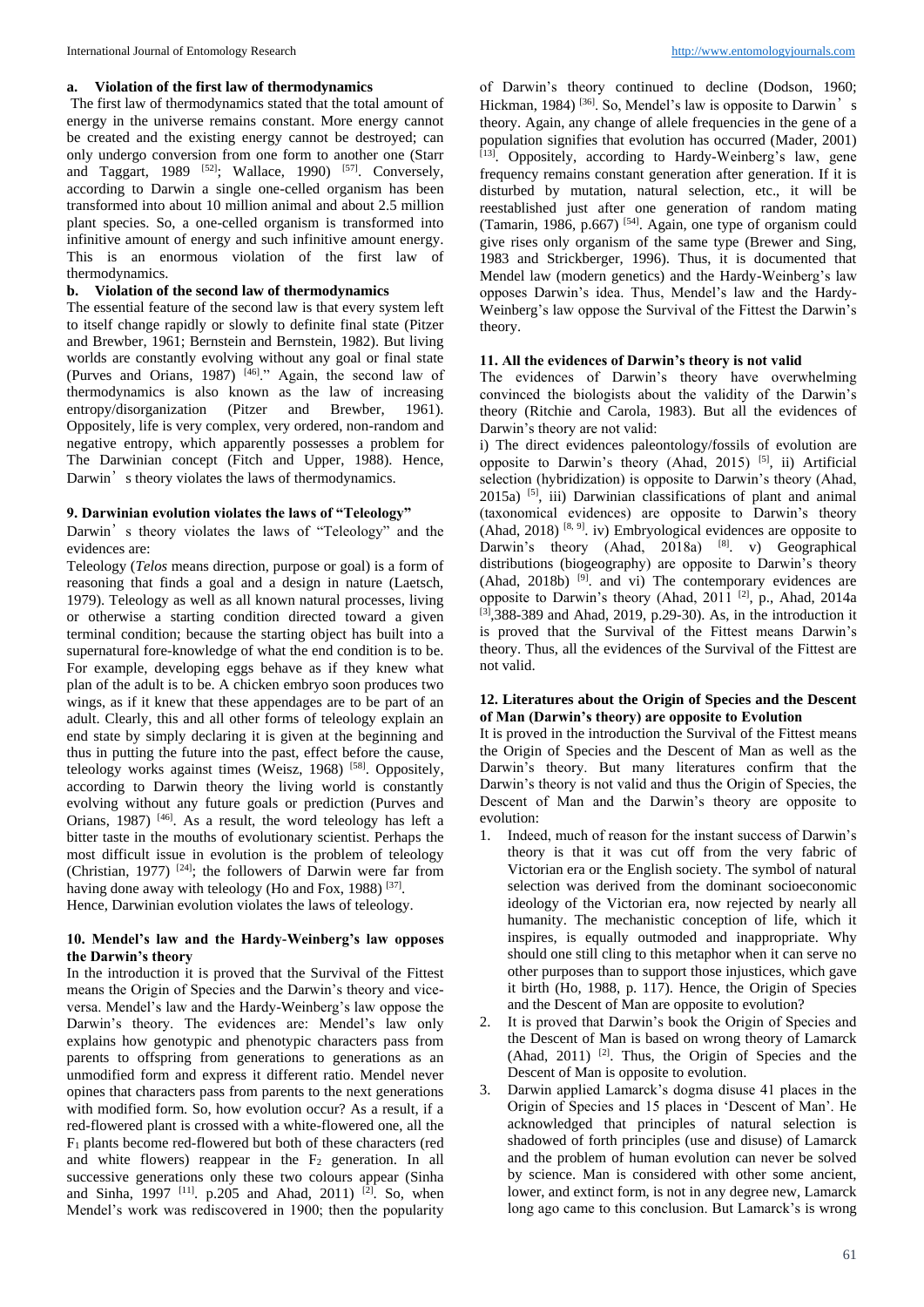(Ahad, 2011and Ahad, 2014) <sup>[2, 3]</sup>. Again, Darwin used unscientific idea in the Origin of Species" I believe" 244 times and "I think" 99 times and "Let us" 29 times to explain how species evolve. Again, in the 'Descent of Man' Darwin used this unscientific idea "I believe" 190 times and "I think" 74 times to explain how human evolved. But I believe≈ I think ≈ let us. So, Darwin used believe 372 times in Origin of Species and 264 times in the 'Descent of Man' (Ahad, 2014) [3]. However, believe is not science as believe in God is not science (Ahad, 2018a and Ahad, 2018b)  $[8, 9]$ . Hence, the Origin of Species and the Descent of Man are opposite to evolution.

- 4. Gould and Eldredge declared that Invalid Darwin's theory (Gould and Eldredge, 1977 and Ahad 2017) [10]. Thus, the Origin of Species and the Descent of Man is opposite to evolution.
- 5. Darwin used the term "Climate" about 100 times in the Origin of Species and about 32 times in the "Decent of Man" to indicate how living organisms and human evolve by the effect of climate/environment. But it is proved by numerous literatures that living organisms (even human) not evolve to match with the climate (Ahad, 2019).Thus, the Origin of Species and the Descent of Man is opposite to evolution.

### **13. Seven theories of evolution are formulated without the effects of the Survival of the Fittest on the evolution**

Except Darwin's theory, there are seven theories of evolution. But those seven theories of evolution are formulated without the survival of the Fittest. Those seven theories are: i) "Punctuated equilibrium theory, ii) Shifting balance theory, iii) Allopatric speciation theory, and iv) Species selection theory, v) Synthetic theory, vi) Neutral theory of molecular evolution and vi) sociobiology theory. However, "those theories are based pure genetics (Ahad, 2019)."

Hence, it is a strong document about the no effect of the Survival of the Fittest on evolution.

#### **14. The Survival of the Fittest is wrong, invalidated and also meaningless**

The phrase the Survival of the Fittest is wrong, invalidated and also meaningless. There are many literatures but a few specified here:

i) A large number of animals die due to accidental or natural hazards such as earthquake, flood, volcano etc. but a few lucky animals may survive. So, there is no chance for survival of the Fittest. It is known from the several observations that many unfit animal may survives; whereas the really Fittest are unfit to survive and die out. The Survival is not Fittest is well proved in man-kind; as sometimes the unfit luckiest persons survives from the various accident and disease; nevertheless the really fit ones is die out (Bucaille, 1989 [21]; Vidyarthi, 1992). ii) The Survival of the Fittest leave the question: who is the Fittest; obviously the answer is that, the individual who survives. Thus, without independent criterion for fitness, other than survival, are left with the statement that Darwinian evolution is the survival of the survivors. Indeed it is a tautology (Bethell, 1976 [20]; Tamain, 1996).iii) The 'fitness' is used synonymously with 'survival' and therefore cannot affect survival. Thus, the whole theory is a not scientific (Leavitt, 2000)  $[42]$ . iv) The Survival of the Fittest is a natural preservation, but not evolution. As it only explains how an organism survive, but not how it evolves (Ranganathan, 1988)  $[47]$ . v) The Survival of the Fittest is a tautology, it is empirically un-testable and hence, unscientific (Gould, 1977a) [35]. vi) Cambridge professor Patrick Bateson pointed out that "As someone passionately interested in Darwin and evolution (fairly contemporary!), I have become a bit

perturbed by the objection that 'survival of the Fittest' is a nonscientific idea (Bateson, 2009)<sup>[18]</sup>. "vii) The mechanism of the Survival of the Fittest is a tautology, an illogical statement resulting from the fact that the fittest organisms are definition the survivors. So, that the phrase Survival of the Fittest is actually means survival is survivor (Case, 179, p.291). Thus, the Survival of the Fittest is wrong (Gonzalez, 2013)  $^{[34]}$ , it is a tautology; as a result, the whole Darwin's theory is invalidated (Dutton, 1988)<sup>[31]</sup>. and also meaningless (Sullivan, 2009)<sup>[53]</sup>.

## **15. Darwin was a clergyman and Darwin formulate his theory to follow the idea of three clergymen**

Darwin was of very dull brain, an academic rover student and always spent his time by hunting, playing cards and drinking too. That is why he failed several times to get degree on medicine from the University of Edinburgh (Verma and Agarwal, 1990). So, later, at the instigation of his father, changed to studying Divinity at Christ's College, Cambridge University and take BA degree in theology and Darwin was brought up in the Church of England, and at one point was being trained to be an Anglican priest in the Church of England (Anonymous, 2020). Consequently, Darwin was a clergyman  $(Ahad, 2014)$ <sup>[3]</sup>. In addition, Darwin followed three classical person to formulate his theory but all are academically nonscientist even clergyman: i) Malthus was a professionally political economist as well as clergyman, ii) Lyell was a lawyer and spiritualist, and nonscientist iii) the phrase 'survival of the Fittest' plays the role of Darwinian evolution but this phrase was introduced by British sociologist Herbert Spencer (Ahad,  $2014$ ) <sup>[3]</sup>.

### **16. The Survival of the Fittest played a nasty role of political idealism**

The Survival of the Fittest played a nasty role of political idealism and a few evidence placed here:

The Survival of the Fittest played a nasty role in the development of racist and Nazi ideas (Dobzhansky, 1955). Additionally, Darwinism characterized the development of a Zeitgeist in the nineteenth-century in Britain, which in turn lent faith to some of the most harmful political ideologies in the present century. Social Darwinism and theories of national inequality formed the backdrop to the rise of the Nazi rule (Ho, 1988).

### **17. Darwin's idea is an atheistic**

According to all religion, all animals as well as plants are created by God/Allah and mankind is His special creation. But according to Darwin's idea all animals and plants including human arose from one-celled organism gradually and spontaneously during the billions of year. This idea contradicts the teaching of Bible (WBES, 1994). In the origin of species Darwin's theory is the most anti-religious. This theory is created to remove the religion from the society (Bucaille, 1989) [21]. Darwin's theory presented against the man of his superiority over variety of life and his (man) origin of divine creation (Birdsell, 1975). Darwin's theory shocks the religion and philosophers to their core (Pai, 1986). Darwin's theory is atheistic because it makes no reference to God (Vilutic, 2003). Hence, Darwin's idea is an atheistic.

#### **18. Importance of religions**

A religion provides support and comfort, which helps to overcome the human fear of the unknown and anxiety about the future in the uncertainty of the worldly life. All religions take note of the major events of a lifetime: birth, youth, marriage and death. Through, these events grow a system of formal procedure. It binds society together through ceremony of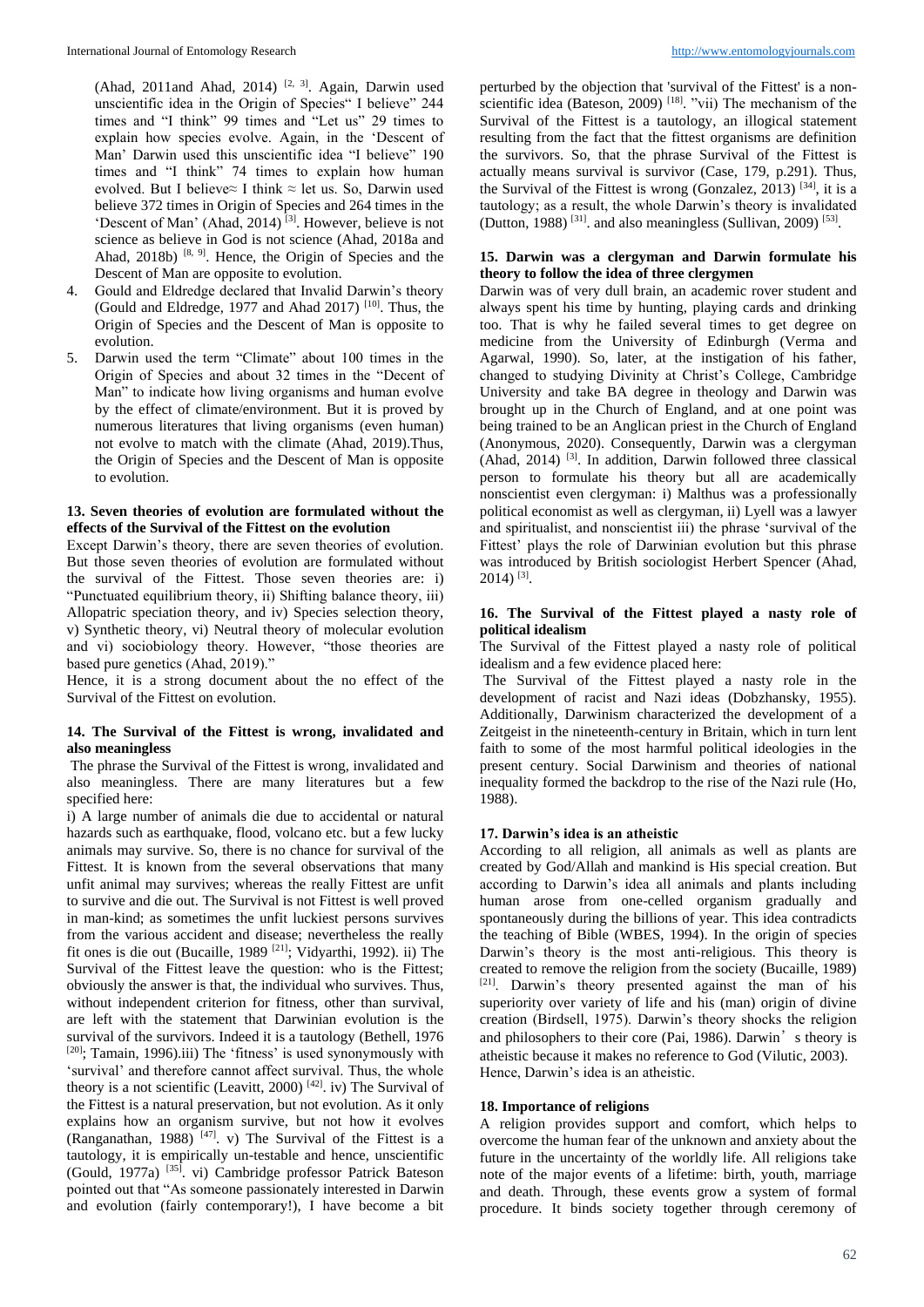worships. Moreover, it helps to control social deviance (Popenoe, 1986). Besides this, religion functions as a form of social 'Cement'. It provides individuals with emotional and psychological support in the uncertainty of the worldly life (Robrertson, 1987). i) Albert Einstein himself once remarked, "Science without religion is lame, [but] religion without science is blind. All the finer theories in the realm of science spring from a deep religious feeling and the search [of science] leads to a religious feeling of a special kind"; the "Dependence of science on the religious attitude" (Jammer, 1999). ii) The beginnings of western science are from religions (Klareen, 1978). The origin of modern science is based on religious (Lindberg, 1992).iii) Science and religion have always been blood-brother (Weisz and Fuller, 1962). Quantum mechanics proves the existence of a creator, since there must have been some entity external to the universe to observe it and thus collapse in to a determinate stage. The second law of thermodynamics states that disorder in the universe always increases. This means that the universe could not have started in an ordered state unless it was created by a creator (Vuletic, 2003). Darwin's theory has no application in medical, engineering or agricultural and other sciences (Ahad, 2006)<sup>[1]</sup>. Therefore, Why should one hold such Darwinian idea when it can serve no purpose to human (Ho, 1988)?

#### **19. Discussions and conclusions**

It is documented (in the introduction) that the Origin of Species means/represents the Survival of the Fittest, natural selection, the Darwin's theory (Darwinian evolution) and vice-versa but the Descent of Man (human evolution) means the Survival of the Fittest with the Lamarck's theory. But it proved in the entire article that the Survival of the Fittest is not valid for evolution. Many literatures indicate that the Survival of the Fittest is wrong, meaningless, tautology and not valid. Moreover, the Lamarck's theory is wrong and it is not accepted by the modern biologists (Ahad, 2011, Cockrum and McCauley, 1965; Birdsell, 1975; Curtis, 1980 [48]; Ritchie and Carola, 1983; Wallace, 1990  $[57]$  and Enger and Ross, 1997). As a result, the Survival of the Fittest is not valid: Darwin's theory of natural selection, the Origin of Species and the Descent of Man opposite to Evolution. Many biologists are also support the Darwin's theory opposite to evolution. Again, any theory might be overturned at any time by the findings of new evidences (Starr and Taggart,  $1989$ <sup>[52]</sup>, p.22; Castro and Hubner, 1997, p.16) and Weisz and Keogh (1982, p.15). Consequently, the Survival of the Fittest is not valid: Darwin's theory of natural selection, the Origin of Species and the Descent of Man opposite to Evolution" and this conclusion is genuine.

### **20. References**

- 1. Ahad MA. Criticisms of organic evolution and its evidences. PhD. Thesis, Department of Zoology, Jhangir Nagar University, Savar, Dhaka, Bangladesh, 2006.
- 2. Ahad MA. Molecular Evolution of New Species without Modern Synthetic Theory (neo-Darwinism. International Journal of Bio-Resource and Stress Manag. 2011; 2(2):131-136.
- 3. Ahad MA. Darwin's theory is the mixture of Malthus's theory and Lyell's theory and Darwin use wrong Lamarck's theory as well as believe as a mechanism of evolution. Am. J Life Sci. 2014; 2(3):128-137.
- 4. Ahad MA. Sociobiology is not a theory of evolution but a branch of entomology, which deals with social insects. Academic Journal of Psychological Studies. 2014a; 3(7):380-393.
- 5. Ahad MA. The direct evidences (paleontology/ fossils) of

evolution opposite to Darwin's theory and even opposite to human evolution (descent of man) from the lower animal like chimpanzee. Am. J L. Sci. Res. 2015; 3(1):56- 76.

- 6. Ahad MA. Artificial selection/hybridization (the main force of evolution) opposite to Darwin's theory and also opposite to macroevolution through chromosomal aberration/ chromosomal number mutation. Martinia. 2015a; 6(2):53-67.
- 7. Ahad MA. Punctuated equilibrium theory represents shifting balance theory (of macro and quantum evolution) and invalid Darwin's theory. J Ent. Zool. Stud. 2017; 5(3):06-12.
- 8. Ahad MA. Embryological evidences opposite to Darwin's theory: Biogenetic law (Recapitulation theory) and Haeckel's evolutionary tree is valid or not J Ent. and Zool. Studies. 2018; 6(5):2492-2499.
- 9. Ahad MA. Darwinian classification of plant and animal (taxonomical evidences) opposite to Darwin's theory. J Ent. and Zool. Studies. 2018; 6(1):111-115.
- 10. Ahad MA. Living organisms (even human) evolve to match with the climate or not and geographical distribution (biogeography) opposite to Darwin's theory or not. International J Bot. Studies. 2019; 4(2):28-34.
- 11. 11. Sinha U, Sinha S. Cytogenetics, Plant Breeding and Evolution. Vikas Publishing House Pvt. Ltd., New Delhi, 1997.
- 12. Sinnott ED, Dunn LC, Dobzhanskey T. Principles of Genetics (5thEdn.). Tata-McGraw-Hill Publishing Co. Ltd., New Delhi, 1998.
- 13. Mader S. Biology (7thEdn.). McGrow-Hill Higher Education, New York, 2001.
- 14. Strickberger WM. Genetics (3rdEdn.). Prentice Hall of India Pvt. Ltd., New Delhi, 1996.
- 15. Brewer GJ, Sing CF. Genetics. Addison-Wesley Publishing Co., London, 1983.
- 16. Alters S. Biology, Understanding Life, 2ndedn. Mosby, St. Lois, 1996.
- 17. Anonymous. Honey Bee Eggs: Honeybee Reproduction & Life Cycle – orkin, 2019. https://www.orkin.com > Stinging Pests › Bees]
- 18. Bateson P. Is 'survival of the Fittest' really, 2009. meaningless? Is 'survival of the Fittest' really meaningless? [www.askabiologist.org.uk/punbb/view topic.php?id=2382].
- 19. Bernstein R, Bernstein S. Biology. Wm. C. Brown Publishers, England, 1996.
- 20. Bethell T. Harpar's Magazine, 1976, 70-75.
- 21. Bucaille M. What is the Origin of Man? Seghers, Paris, 1989.
- 22. Campbell NA. Biology, 4thedn. The Benjamin Cumin Publishing Co., Inc., Melono Park, Califonia, 1996.
- 23. Cider AB, Goethals GR, Kavanaugh RD, Solman RD. Psychology. Scott, Foresman and Co., California, 1983.
- 24. Christian JL. Philosophy, an Introduction to the Art of Wandering, 2ndedn. Halt, Rinchart and Wiston, 1977.
- 25. Colby C. Introduction to Evolutionary Biology. Talk Origins Archive, 1996.
- 26. Corey MA. Back to Darwin: the scientific case for Deistic evolution, Rowman and Littlefield, 1994, 147.
- 27. Darwin C. On the Origin of Species, 2ndedn. John Murray, London, 1860.
- 28. Darwin C. The Descent of Man, and Selection in Relation to Sex. John Murray, London, 1871.
- 29. Darwin CR. "Letter 5145-C. R. to Wallace, A. R., 1866.
- 30. Darwin C. The Variation of Animals and Plants under Domestication, Vol.1, John Murray, London, 1868, p. 1